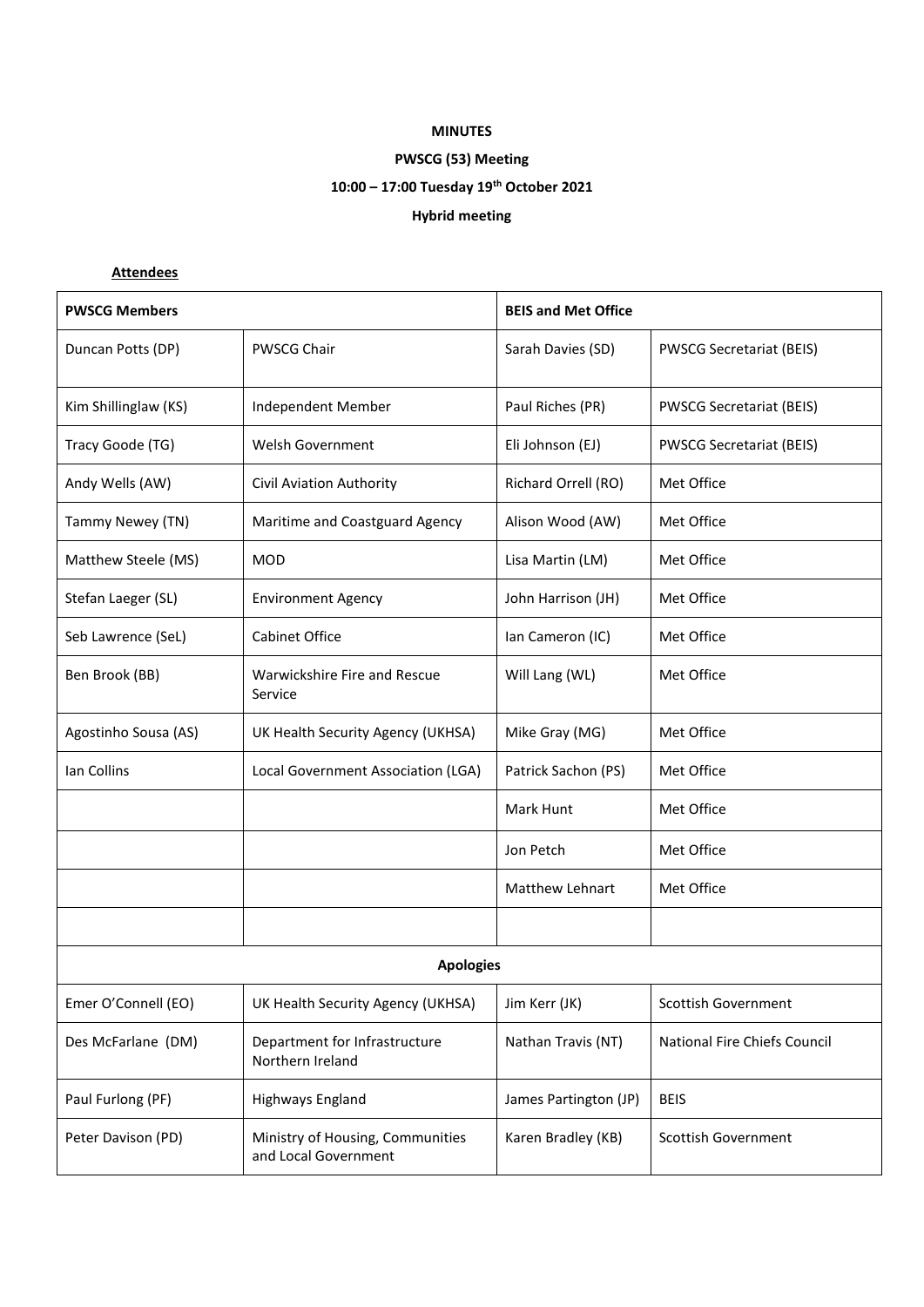### **Actions**

|     | Owner                            | <b>Action</b>                                                                                                                                                                                                                                                               | <b>Date</b>                             |
|-----|----------------------------------|-----------------------------------------------------------------------------------------------------------------------------------------------------------------------------------------------------------------------------------------------------------------------------|-----------------------------------------|
| 1.  | <b>PWSCG members</b>             | Members of PWSCG to complete the MO Customer Experience Survey.                                                                                                                                                                                                             |                                         |
| 2.  | Lisa Martin                      | The Met Office to investigate whether the use of the word 'Extreme'<br>when issuing a heat warning is viewed as appropriate by the public,<br>responders, and the broadcasters. Met Office to report back findings and<br>alternative proposals if a change is recommended. | By 28 Feb ahead of<br>March PAG meeting |
| 3.  | <b>BEIS secretariat</b>          | BEIS secretariat to circulate the report for MS1.3c ex-committee via email<br>for review in early November 2021.                                                                                                                                                            | By 15 <sup>th</sup> November            |
| 4.  | <b>Tracy Goode</b>               | TG to provide WL and AW with additional contacts that should be<br>involved in the work to develop a common warnings framework.                                                                                                                                             | By 15 <sup>th</sup> November            |
| 5.  | <b>BEIS</b> secretariat          | BEIS secretariat to circulate the report for MS1.2c ex-committee via email<br>for review in early November 2021.                                                                                                                                                            | By 15 <sup>th</sup> November            |
| 6.  | <b>BEIS</b> secretariat          | BEIS secretariat to use the first quarter of 2022 to carry out a light refresh<br>of the CSA                                                                                                                                                                                | By 31 <sup>st</sup> March 2022          |
| 7.  | Met Office                       | Met Office to pull together the 'ask' in terms of reach and engagement<br>strategy to share with the PWSCG to check it covers what the group want.                                                                                                                          | By 31st January 2022                    |
| 8.  | Stefan Laeger                    | Stefan to share the Environment Agency value chain work with Met Office<br>team.                                                                                                                                                                                            |                                         |
| 9.  | Met Office / BEIS<br>secretariat | Met Office to work with BEIS Secretariat on the detail of the Improver<br>roadmap, incorporating a high/medium/low impact rating.                                                                                                                                           |                                         |
| 10. | <b>BEIS secretariat</b>          | Circulate ToRs and new member information to Matthew Steele                                                                                                                                                                                                                 | By 31 <sup>st</sup> October             |
| 11. | <b>BEIS Secretariat</b>          | Review the feedback given in the 'In Camera' session to consider<br>implementing further refinements to the running and composition of the<br>agenda/papers/presentations                                                                                                   |                                         |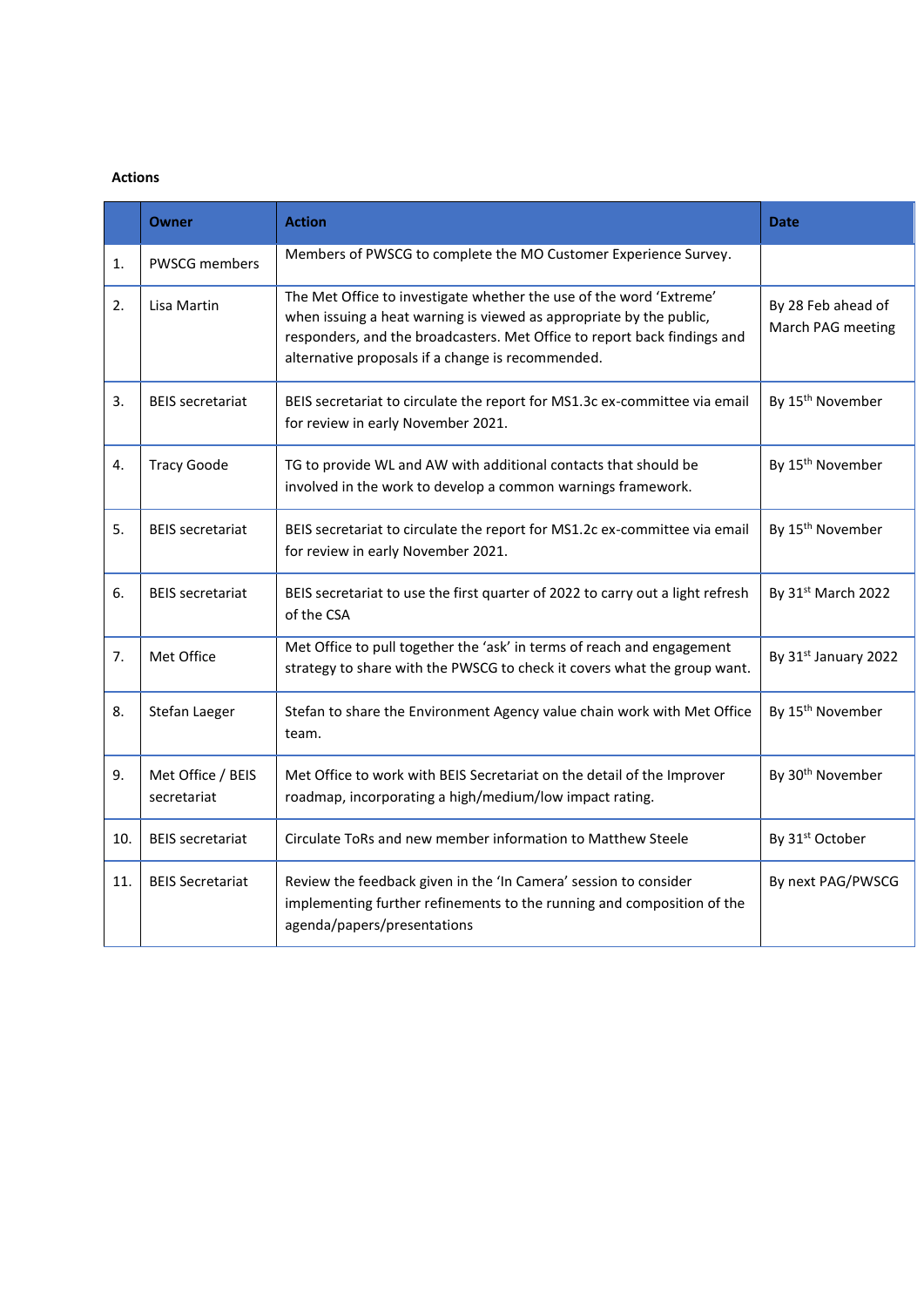#### **Decisions**

| <b>Requirement</b>                                              | <b>Decision</b>                                                                            |  |
|-----------------------------------------------------------------|--------------------------------------------------------------------------------------------|--|
| Sign off $MS2.1 - launch$                                       | The MS was signed off and approved by all PWSCG members, recognising that the heat         |  |
| extreme heat warning                                            | warning will evolve and grow and there are issues to consider for the future.              |  |
| Sign off $MS2.1a$ – notable                                     | PWSCG members signed off MS2.1a, agreeing to monitor usefulness and purpose as it          |  |
| temperature report                                              | develops.                                                                                  |  |
| Sign off MS - broadcast<br>media customer<br>satisfaction score | Members agree that MS3.6a has been met, and the framework approach is approved for<br>use. |  |

### **1. Welcome Met Office colleagues & Introductions**

• Meeting minutes and actions from the April 2021 PWSCG meeting were signed off

### **2. Updates and reports**

### **a. BEIS update**

- PR provided an update on behalf of JP.
- SR bids have been submitted and BEIS SoS is negotiating with HM Treasury regarding the BEIS settlement; due to COVID-19 a tight settlement is expected. Once the BEIS settlement is confirmed, BEIS will work to confirm individual settlements via a departmental allocation process. The Supercomputer funding is recognised as a priority within BEIS.
- Following the Cabinet reshuffle, Minister Freeman is the new Minister for Science, Research and Innovation. BEIS are looking to organise a visit to the Met Office soon.
- COP26 preparation at BEIS is underway.

#### **b. PWSCG Chair's update**

- DP welcomed new members to the group.
- DP, KS and BEIS secretariat travelled to the Met Office during summer, with DP recognising the value of in-person meetings.
- DP highlighted the positive launch of the extreme heat warning service and flagged that reach is an area of focus for the group.

#### **c. Independent Member's update**

- The MARG was held during the summer with a focus on reviewing the first extreme heat warning with broadcasters; broadly the MARG were pleased but also provided constructive feedback on timely communication between the Met Office and broadcasters; also feedback on use of the word 'extreme' as being too much for some audience members which might reflect public adjustment.
- The team have been digging in a bit deeper to work on the authoritative voice theme within the CSA.

#### **d. Met Office update**

- IC highlighted that the new structure of the CSA is helping the Met Office to progress work and the team are taking this structure through to their new contract with the MOD.
- The scale of work involved in the transition to the new supercomputer was discussed, and the PWSCG were asked to consider this when reviewing the PMs and MSs for future work. There are global supply issues beginning to impact supercomputer delivery. The Met Office will provide regular updates to stakeholders.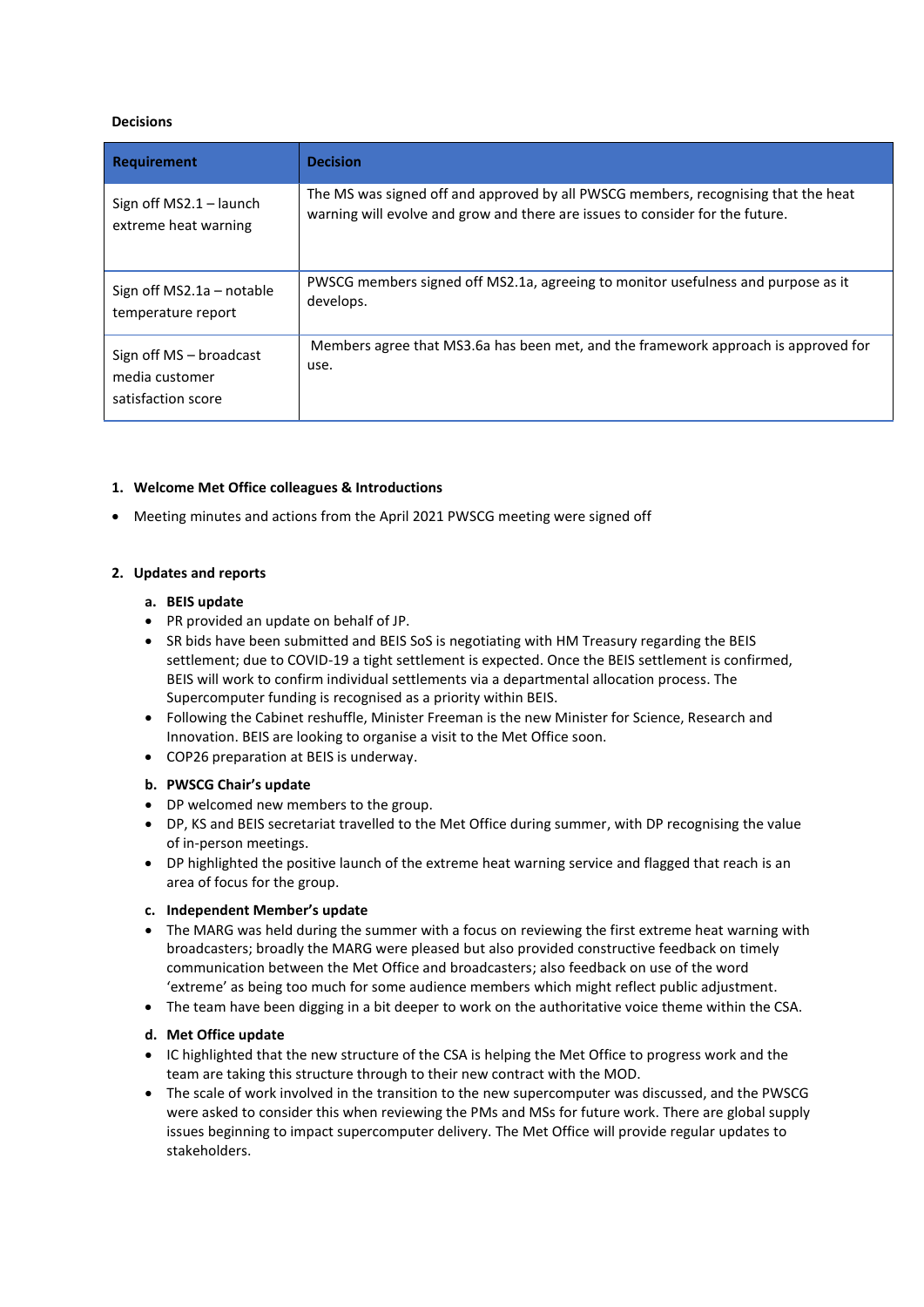- AW added that the Met Office team have been working differently due to the new structure of the CSA and have a new delivery programme co-ordinator to assign responsibility, accountability and oversee programme delivery.
- The Met Office is working on a corporate plan and the PWS team are engaged in this; with PWSCG asking for some insight into this as it progresses.
- A lot of legacy technology is being switched over to modern technology; offering greater resilience particularly during periods of high traffic to Met Office website
- COP26 may pose risks to delivery for some work, particularly for the communications team. Issues will be highlighted if they arise.
- Met Office customer survey has been launched members were asked to complete this.
- **Action**: Members of PWSCG to complete the MO Customer Experience Survey.

#### **3. Review of this year's weather & warnings**

- WL presented an update on the weather so far this year; the seasonal averages were not extreme but there were extreme events.
- The first Extreme Heat Warning occurred in July 2021; initial forecast was for a limited event, but this changed during the weekend with the team quickly accelerating work to prepare for a potential extreme heat alert. The event was anomalous in terms of the location of heat, particularly in NI which provided a unique opportunity to test the warning services across these regions. The launch was largely smooth with a noticeable change in tone within the press to reflect the seriousness of the weather and awareness of the warning was high.
- There were episodes of thunderstorms and flooding in London during summer; these were unusually common this summer and future prevalence is predicted to increase. Discussions have been taking place with the London Mayor and London assembly regarding the events. These events also a point of focus with the EA, who are working with the Met Office. It was noted that the public may not be aware of the impacts of rain (e.g. flooding). There is a joint steering board between the EA and Met Office, with reps from NRW and SEPA. IC noted that TfL do not have a contract with the Met Office to provide their weather updates, and the BBC do not have to carry yellow warnings which may hamper the communication within London.
- The events discussed reflect a wider trend towards extremes weather events globally which are predicted to become more common.

#### **4. PWS Assurance for Theme 1 (PAG1)**

#### **a. Review of Performance Measures (PMs)**

- EJ gave a summary of Theme 1 PMs noting that all of these were performing at or above target.
- WL provided an update on PM1.1 (Deliver timely, useful, and accurate warnings to the public and responder community), describing how the system works and highlighting good performance in this PM. It was noted that missed events are included in the scoring as a 'poor' score.

#### **b. Review of Milestones (MSs)**

- EJ gave a summary of Theme 1 MSs noting that all of these were performing at or above target, but that a period of prolonged severe weather may result in risks to delivery as the team are required to focus on weather events.
- WL updated the group on MS1.2a (Launch a heat warning service). From Cabinet office perspective, the process worked well and that the preparation exercise really helped. DP added that future exercises for the warnings could include summer thunderstorms. The group discussed concerns for future acceptance of warnings including fatigue and apathy towards public health messaging, noting that public opinion of the warning may be dependent on the location of the warning (e.g. south east may be more reluctant as they are more used to heat). Positive feedback received from UKHSA and pleased to see that messaging aligned with the Heat Health Alerts. The Met Office are undertaking user testing to investigate how the use of the word of 'Extreme' is viewed by the public, responders, the media. This will guide the use of the title. This approach was endorsed by KS.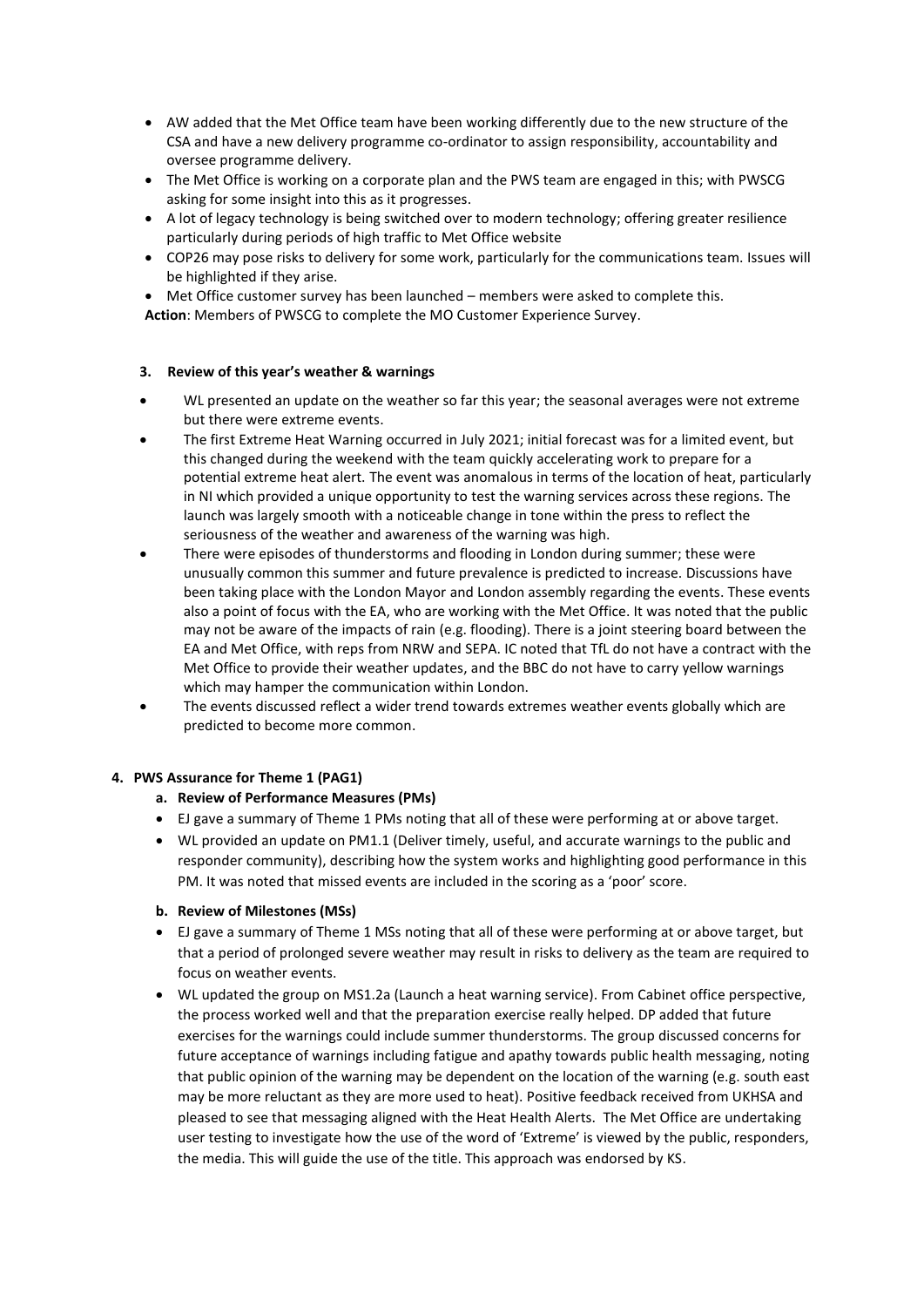**Action**: the Met Office team will report the findings of the investigation into the title 'Extreme Heat Warning'

**Decision**: MS1.2a was signed off and approved by all PWSCG members, recognising that the heat warning will evolve and grow and there are issues to consider for the future.

#### **c. Additional MS progress updates:**

• WL updated the PWSCG on MS1.3c (work with partner organisations to explore common UK warnings framework). the Met Office are collaborating with partner organisations to look into options for improving the nature of warnings. PWSCG asked if warning services for water, such as rip tide warnings, can be included? DP and WL welcomed this idea and noted that following this work there will be an easier means to include new warnings. SeL agreed that this work is important and reflected that this is a shared responsibility, recognising that clarity is key in the roles of different organisations.

**Action**: BEIS secretariat to circulate the report ex-committee via email for review in early November 2021.

**Action:** TG and other Devolved Administration members to contact WL and AW with any contacts that should be involved in this the shared warnings framework.

• **ML** Updated the group on MS1.2c (improve short notice warnings). A beta trial has been ongoing for nowcasting with good performance seen. The Met Office team have been working with international organisation on similar work, but the UK population density and nature of UK events is somewhat unique. There are challenges with communicating short notice warnings too. This project is looking at other customer needs across the Met Office as nowcasting capability is not a requirement unique to PWS, including freezing rain (area of nowcasting interests for MOD). A report will be shared in November, with the Met Office recommending that a review of NSWWS is performed during 2022 to agree remit, accommodate nowcasting capability and consider other hazards. The timelines are tight on delivery of this MS. Met Office have reorganised teams to ensure that resources are flexible enough to cope with upcoming scenarios including both weather related and customer related scenarios.

**Action**: BEIS secretariat to circulate the report ex-committee via email for review in November 2021.

#### **d. Look Ahead to PMs and MSs for next FY**

- Secretariat to use the first quarter of 2022 to carry out a light refresh of the CSA.
- The group were asked to consider if they are content with the PMs and MSs included in theme 1 for the following year. Members should raise comments if they have suggestions.
- The group discussed adding a PM to monitor action on warning advice in responders and general public.

**Action**: BEIS secretariat to use the first quarter of 2022 to carry out a light refresh of the CSA.

#### **e. Other Met Office Business**

• WL presented updates on large events support and SitCen support for cabinet office. The group acknowledged the importance of this work, but noted that PWS budget may not be appropriate for all of this work.

#### **5. PWSCG main meeting**

- **a. Review of Theme 2 & 3 Performance Measures**
	- EJ gave a summary of Theme 2 & 3 PMs noting that a number of these were amber. The Met Office are working proactively to improve these. EJ recognised the work of the library and archive team during lockdown.
	- LM work is ongoing to improve the amber and red PMs. KS sought more detail on the reach and engagement strategy. The Met Office is developing a media and reach strategy embedded within the wider aims of the organisation. It is anticipated that this will contribute to improved performance in this area. Work for a review is being outsourced and budget has been allocated for this. This work will be conducted with oversight from BEIS secretariat and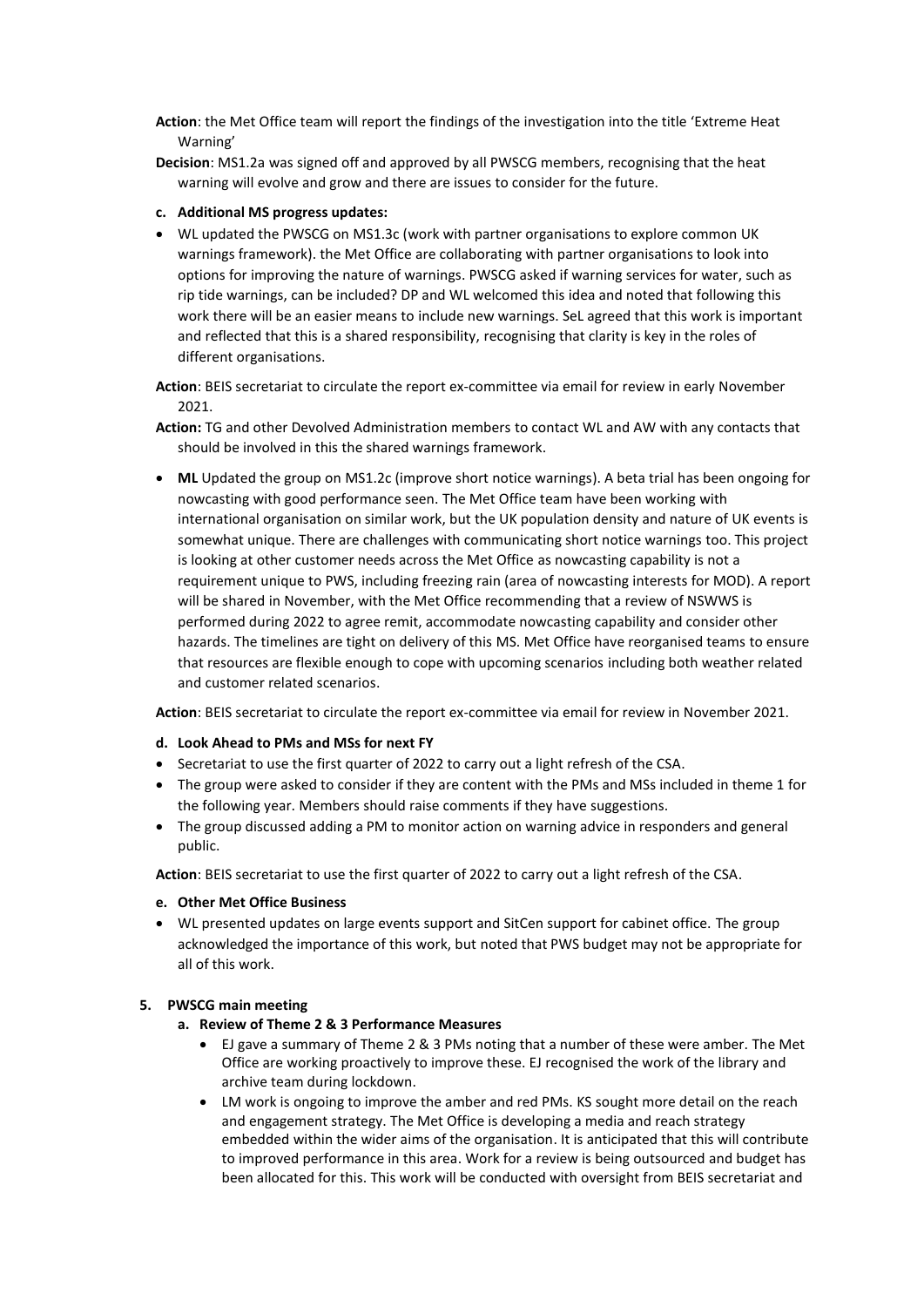interaction with the PWSCG to ensure it is meeting the requirements. KS was keen to encourage that in the choice of agency the MO invites challenge to current thinking.

**Action:** Met Office to pull together the 'ask' in terms of reach and engagement to share with the PWSCG to check it covers what the group want.

• MG provided an overview of work PM2.1 (Roadmap for future improvements in forecast accuracy). Actual accuracy is key to the CSA development, and the roadmap will set out science changes that will result in impacts on accuracy. The PWSCG asked MG to clearly communicate how each of the roadmap components will improve accuracy, i.e. impacts rather than science, with an approximation of the scale of these improvements. EA use value chain analysis to demonstrate how the different elements contribute to form a meaningful service, suggesting that this may be appropriate here.

**Action:** SL to share example of value chain work undertaken by EA with Met Office team. **Action:** Met Office to work with BEIS work with the Secretariat on the detail of the roadmap, incorporating high/medium/low impact rating.

• MG also updated on Improver, which is a new postprocessing scheme better both scientifically and technically. It offers potential for new products and is expected to improve forecasts across a wide range of sites across different elements of the forecast. Changes are not expected to impact on PWS metrics as these are measured from verified sites which already benefit from these improvements. Important to note that because of this, improver may be difficult to verify.

#### **b. Review of Theme 2 & 3 Milestones (MSs)**

- EJ gave a summary of Theme 2 & 3 MSs noting that a large amount of work is currently ongoing, and all MSs are on track for delivery.
- RO provided an update on MS 2.1a (Produce notable temperature weather reports for PWSCG), seeking sign-off. There has been previous challenge that the Met Office may be less reliable during extreme or unusual temperature (i.e. unusual temp for a type of year), and this MS was designed to investigate performance during extreme temperatures. The Extreme Heat Event during summer 2021 was used as a case study. Significant difference was seen between performance at longer ranges for this event compared to rolling averages, particularly for NI (investigations for this are ongoing). Met Office performed well in relation to other providers. The impacts of this event were also examined via feedback from advisors, and there was a significant increase in new users. Example two page report included in the meeting pack. It would be valuable to see impacts across regions included within this work. There may be a benefit around a shorter report on the accuracy of notable temperature events and an additional review on the impact of these events where appropriate. Scope of this work to me monitored to ensure usefulness and purpose.

**Decision:** PWSCG members signed off MS2.1a, agreeing to monitor usefulness and purpose as it develops.

• LM updated the group on MS3.6a (Develop a broadcast media customer satisfaction score, working with the MARG and other media users), seeking sign-off. A framework approach will be taken to this MS, based on agreement with PWSCG.

**Decision:** Members agree that MS3.6a has been met, the framework approach is approved use.

• PS provided an update on MS3.7 (Create a clear plan for the release of data and a framework for prioritisation of data and data services), including an introduction to demand prioritisation for data services. The members were pleased to see the progress being made in this area. Previously large chunks of data were sent out but now the data will be provided via cloud-based systems and smaller pieces of data. As the Met Office develop this it would be beneficial to clearly communicate the benefits of each component and release. There is a free tier, and charges are applied for some of the data; these charges are constantly under review. The new data release platform is also under review via the CSA and we are meeting targets here whilst within beta phase.